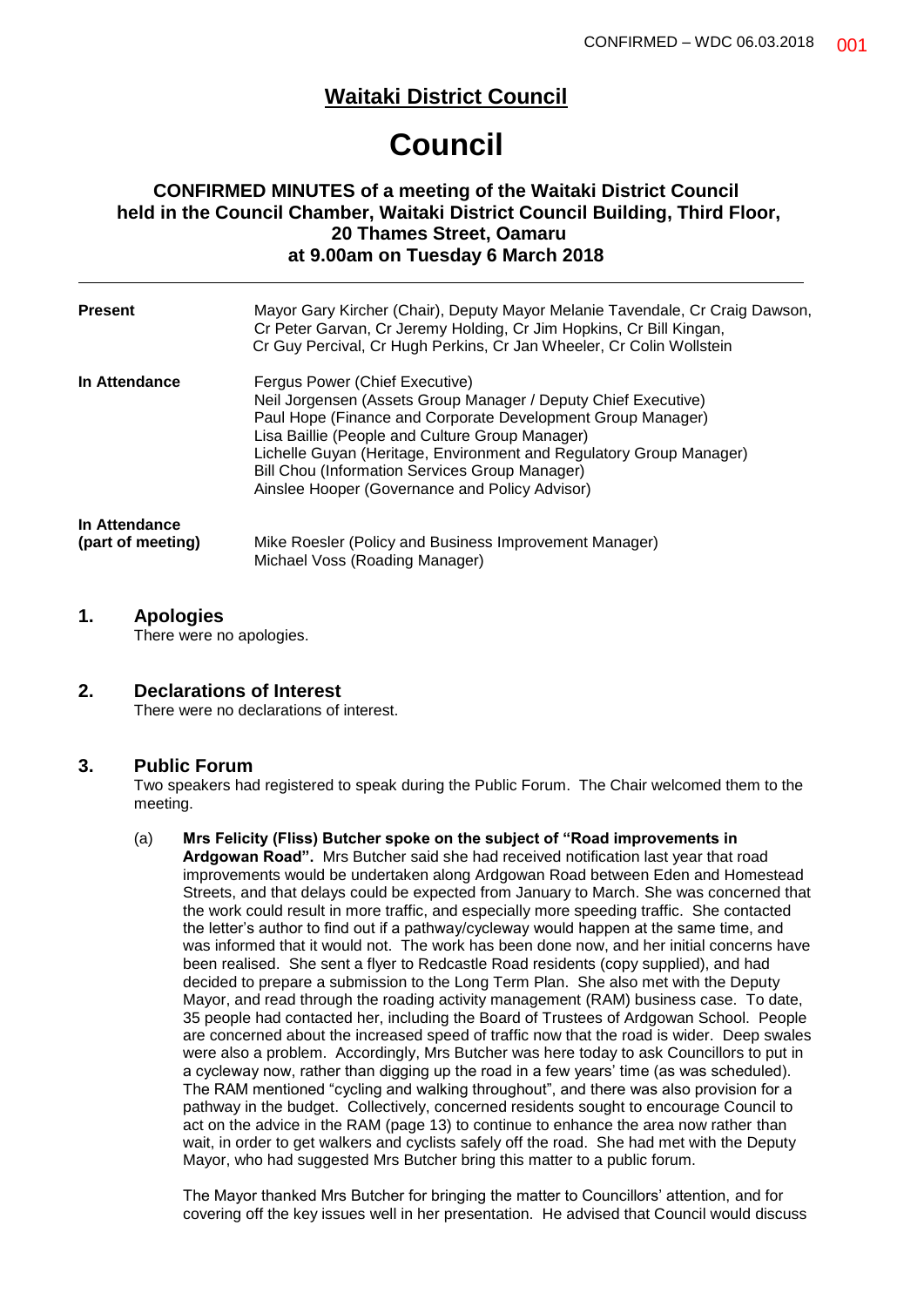her concerns later in the meeting, and would follow up with her in due course. He encouraged her to make a submission to the LTP, and thanked her for appreciating the need for Council to prioritise and balance budgets when considering its work programme.

(b) **Bruce Blackie spoke on the subject of Harbour Street.** Mr Blackie sought to remind Councillors that a letter had been sent to them on behalf of Harbour Street businesses advising that the Friday – Sunday road closures had resulted in a downturn in trade on Fridays in particular. He appealed to Councillors to empathise with traders and reconsider the Friday closure.

In response, the Mayor noted that some businesses had been against the weekend trial last year, but it had seemed to result in increased trade. Mr Blackie agreed that traders were happy with the Saturday and Sunday closure, but the Friday option had come "out of the blue" and was now eating into business profits.

In response to a question about the overall effect of the three-day closure, Mr Blackie acknowledged that there had been an upturn in business overall and people were enjoying the weekend trade. However, Fridays were crucial, especially from a local point of view, and businesses were struggling on that day.

The Mayor noted that he had responded to Mr Blackie's comments in the media, but that the Council's door remained open and he continued to encourage traders to engage directly with Council. He added that, once a decision is made, it was difficult to overturn it, particularly when it was in effect; Mr Blackie acknowledged that point.

There was brief discussion about the previous Council resolution and specifically about reengagement with businesses after the trial. The Mayor reminded everyone that the survey had included a question about whether people supported two, three, or a seven-day closure of Harbour Street and that, while a majority had supported the seven-day closure, the Council had gone with the three-day period as a compromise to all involved. In that way, traders' needs had been considered, but the Mayor acknowledged that the communication around that had not been the best it could have been and he apologised for that. The Mayor thanked Mr Blackie for attending.

At 9.16am, the Mayor declared the Public Forum closed, and the meeting moved on other Agenda Items.

## **4. Dog Pound – Assessment of Options for Refurbishment or Relocation**

The report, as circulated, summarised that the existing Waitaki District Pound on Chelmer Street, Oamaru, requires improvement to address deferred maintenance and operational issues that are impacting animal welfare and operational effectiveness. Options to redevelop the existing site or establish a new Greenfields site were considered against values-based performance and then cost. The evaluation identified that refurbishing the existing site provided the best performance/ cost compromise. The increased cost of a Greenfields site did not provide noticeable performance improvement in areas that were highly valued.

Group Manager Lichelle Guyan spoke to the report, and noted that aspects of the refurbishments (eg double-glazing, cubicles, better parameter fencing) were expected to help sort some of the previous animal welfare and security issues that had been raised previously.

RESOLVED WDC 2018/027 Deputy Mayor Melanie Tavendale / Cr Jim Hopkins That Council: 1. Approves the existing pound site redevelopment at an estimated cost of \$82,000

- 2. Approves that the recovery park redevelopment fund contributes to the development of shared ablutions to an estimated cost of \$9,200
- 3. Approves that the redevelopment of the pound be funded from dog control reserves
- 4. Notes that officers will confirm final design and costs once quotes are available.

CARRIED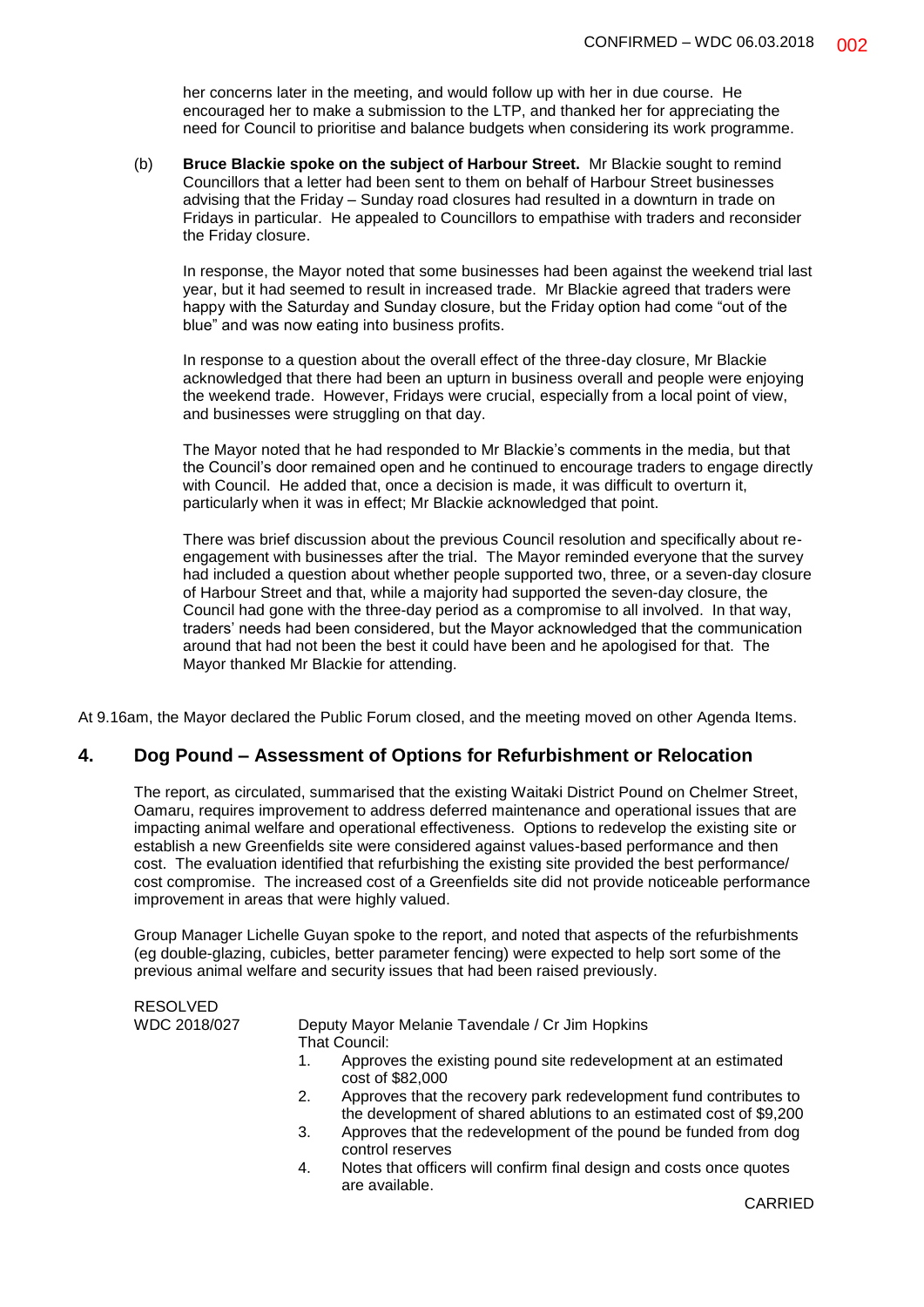## **5. Hampden Lincoln Street Improvements**

The report, as circulated, summarised that, in December 2017, the Mayor and Chief Executive met with Mr John Dimelow from the Hampden Four Square to discuss drainage problems outside of the supermarket in Lincoln Street. As a result of the meeting, it was agreed that the drainage would be improved. The report sought approval of \$20,000 funding to put towards a \$48,000 improvement project.

The Chair noted that the Waihemo Community Board supported this project, and had agreed to put some of Hampden's amenity rates funding into it (\$20,000). It was an historical issue, where a pipe had been broken underneath the supermarket entrance, and it had been decided to expand the project to tidy up the area for the benefit of the whole community.

Group Manager Neil Jorgensen advised that the Community Board had assessed this work at Hampden to be a priority, because it was in a high-use area and would make a difference to a lot of people. He was not aware of any other project identified for the specific funding at the moment.

RESOLVED WDC 2018/028 Cr Jan Wheeler / Cr Jim Hopkins That Council approves \$10,000 from the Waihemo Ward unsubsidised roading budget and \$10,000 from the Whitestone Contracting dividend be used to fund drainage improvement works outside the supermarket in Hampden.

CARRIED

## **6. 2018-28 Long Term Plan (LTP) Proposal**

The report, as circulated, sought to enable Council to provide final direction on the 2018-28 Long Term Plan Consultation Document (CD) and detailed supporting information, prior to approval for public consultation at its 27 March 2018 meeting.

Group Manager Paul Hope advised that this meeting was the final chance for Councillors to make any amendments or adjustments to the consultation document and papers supporting it, including listed projects, prior to all items being finalised to go to the 27 March 2018 Council Meeting for approval to go out to public consultation. Mayor Gary Kircher clarified that the final LTP would be discussed and was scheduled for final approval in late June, after the public had had a chance to comment on the draft and after any submissions had been heard in May.

There was brief discussion about information still to come (eg on the Cultural Facilities Development Project (CFDP), library funding etc) which may require further changes to the documents and how that could be fed into the process. The Mayor noted that the CFDP would be the subject of a workshop on 12 March. Mr Hope said adjustments may be able to be made that day, but after that, it could be difficult prior to the 27 March agenda being finalised.

#### *Cr Hopkins left the meeting at 9.41am.*

Mr Hope advised that actions on discussions at last week's workshop had been focused on removal of projects where there had been strong indications from Councillors to do so; and on producing any additional information between the draft and final versions (so that it was available for consideration alongside feedback from the public). He added that a list of projects for which additional information had been requested was available.

#### *Cr Hopkins returned to the meeting at 9.43am.*

*The Chief Executive left the meeting at 9.53am, and returned at 9.55am.*

Councillors worked through the spreadsheet and confirmed projects / amounts or discussed and agreed changes.

**It was AGREED to suspend Standing Orders for the duration of the discussion on the LTP proposal.**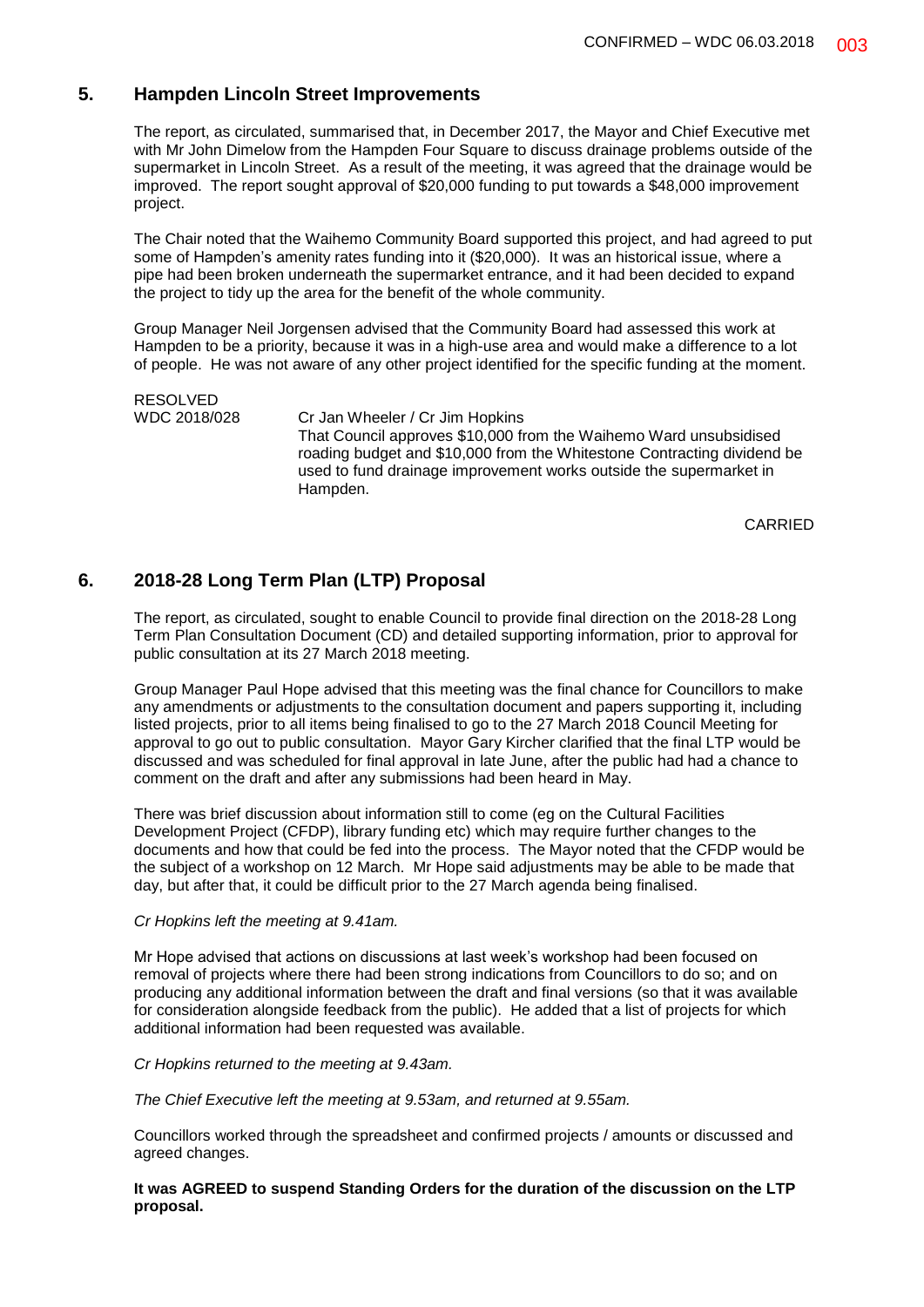#### **Property section**

There were no changes made.

#### **Planning section**

There was discussion on the cost of the proposed Heritage Advisor. Group Manager Lichelle Guyan and the Chief Executive outlined the objectives of the position and the "investment" (as opposed to "cost") it represented for the wise management of Waitaki's heritage aspects which were important to the district culturally and economically. Mr Power noted that other regions had heritage advisors, and yet Waitaki did not. Cr Jim Hopkins suggested the appointment could be deferred, given that Parliament had given heritage buildings a longer period of time to bring things up to the new earthquake strengthening codes. He put forward a motion:

MOTION Cr Jim Hopkins / Cr Peter Garvan That the appointment of a heritage advisor be deferred for further consideration, and that \$40K be paid into the Waitaki Heritage Fund in the first year of the 2018-28 LTP.

#### **Discussion on the motion:**

Various views were aired, including some concern with ambiguity around the wording of the motion. The motion, with minor changes, was then put to the meeting, as follows:

| RESOLVED     | Cr Jim Hopkins / Cr Peter Garvan                                             |
|--------------|------------------------------------------------------------------------------|
| WDC 2018/029 | That the appointment of a heritage advisor be deferred for the first year of |
|              | the 2018-28 Long Term Plan, and that \$40K be paid instead into the          |
|              | Waitaki Heritage Fund for that year.                                         |
|              | CADDIPD                                                                      |

CARRIED

# RESOLVED

WDC 2018/030 Cr Jim Hopkins / Cr Craig Dawson That the \$40K for the Waitaki Heritage Fund in the previous resolution come from the Whitestone Contracting dividend.

CARRIED

#### **Regulatory section**

MOTION Cr Jim Hopkins / Cr Guy Percival That the \$30K for general bylaw education implementation and education be removed from the Proposals included in the 2018-28 Long Term Plan draft financial forecasts (Attachment 2).

Discussion followed, with speakers for and against the motion. The Chair then put the motion to the meeting, and it was declared LOST (4 votes to 6).

#### **Roading Section**

Cr Jan Wheeler sought to move a motion "That Council spends the \$150K Whitestone Contracting dividend this year in Year 2 and Year 3 as well, to help with reducing roading costs to the whole community."

Cr Wheeler's motion was not seconded, and was declared lapsed by the Chair in favour of the advice provided to the meeting which was accepted by Councillors.

*Cr Peter Garvan left the meeting at 10.44am, and returned at 10.46am.*

#### **Cycleways section**

A correction was needed to project 19033/40 "Great rides and Coastal cycleway feasibility" – \$50K would be coming out in the first year. **ACTION POINT: Finance team to update**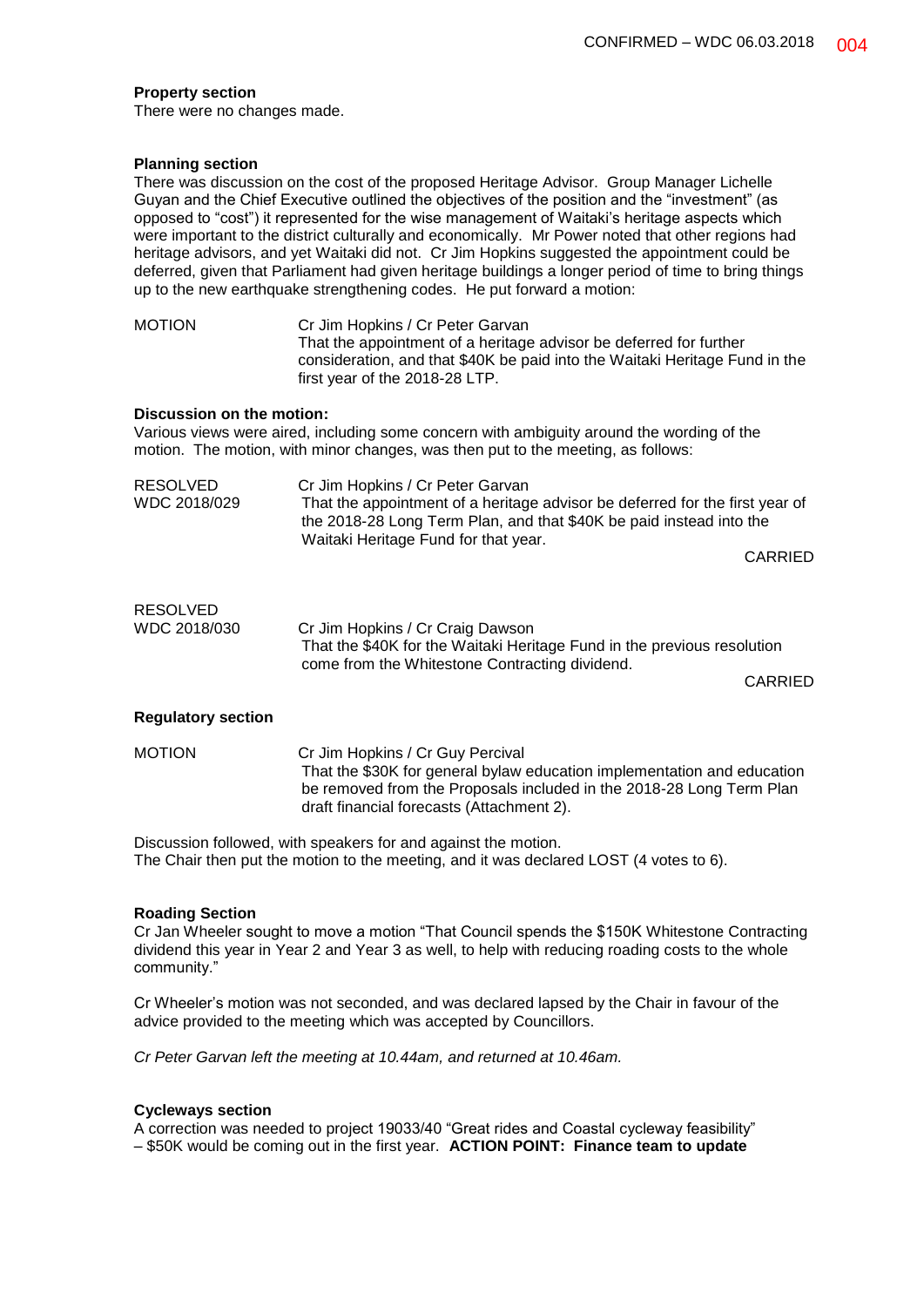#### **Recreation section**

Discussion on the indoor recreation centre project focused on whether it should be left in the LTP, with Councillors expressing an overall preference that it remain in the draft plan to allow the public to make submissions on it.

There was discussion about project 19041 Toilet / infrastructure upgrades, and whether the toilet strategy should be looked at again or to consider paring back the funding allocation in the hope that costs could be lowered through negotiation. Discussion points ranged from those who wished to include less of the planned toilets in the LTP, to those who supported the toilet strategy and wished to retain the capital expenditure in the plan. The latter view prevailed.

#### **Library section**

## RESOLVED

WDC 2018/031 Cr Jim Hopkins / Cr Craig Dawson That \$40K for the library feasibility study should be deleted.

CARRIED

#### **Gallery section**

It was noted that project 19044 "Cultural Facilities Development (updated)" would be the subject of a workshop on 12 March.

#### **Opera House section**

There was no discussion or changes made.

#### **GIS / IT section**

There was brief discussion on the efficiency gains to be made with the proposed system improvements and savings on an annual basis going forward as a result of the phone system upgrade. Group Manager Bill Chou also highlighted the reputational costs associated with a phone system that was past its use-by-date, especially at times of civil defence emergencies or when ratepayers were trying to call during normal business hours. After additional discussion around potentially offsetting savings, the following motion was put to the meeting:

MOTION Cr Jim Hopkins / Cr Jan Wheeler That Council's training and development budget be reduced by \$10K to offset the savings with the phone system.

This motion was discussed. The Chair put the motion, and it was declared LOST (votes  $5 - 6$ ).

MOTION Cr Hugh Perkins / Cr Guy Percival That officers reduce depreciation funding by \$100K per year unless officers produce information to substantiate its inclusion before 27 March 2018.

#### **Discussion on this motion:**

Group Manager Paul Hope advised that officers would be unlikely to be able to come up with compelling evidence as required by this motion before 27 March; instead, it would need to be part of the final process (leading up to the adoption of the LTP in June 2018).

Accounting Manager Ian Wells further advised that the wording should be changed to reflect a wish to "unfund depreciation" (rather than reduce it), since it was a charge and largely fixed by accounting rules and regulations. As the mover and seconder, Cr Hugh Perkins and Cr Guy Percival agreed, and the following revised motion was put to the meeting:

REVISED Cr Hugh Perkins / Cr Guy Percival MOTION That officers look at options for unfunding a further \$100K of depreciation and report back to Council prior to the final adoption of the 2018-28 LTP.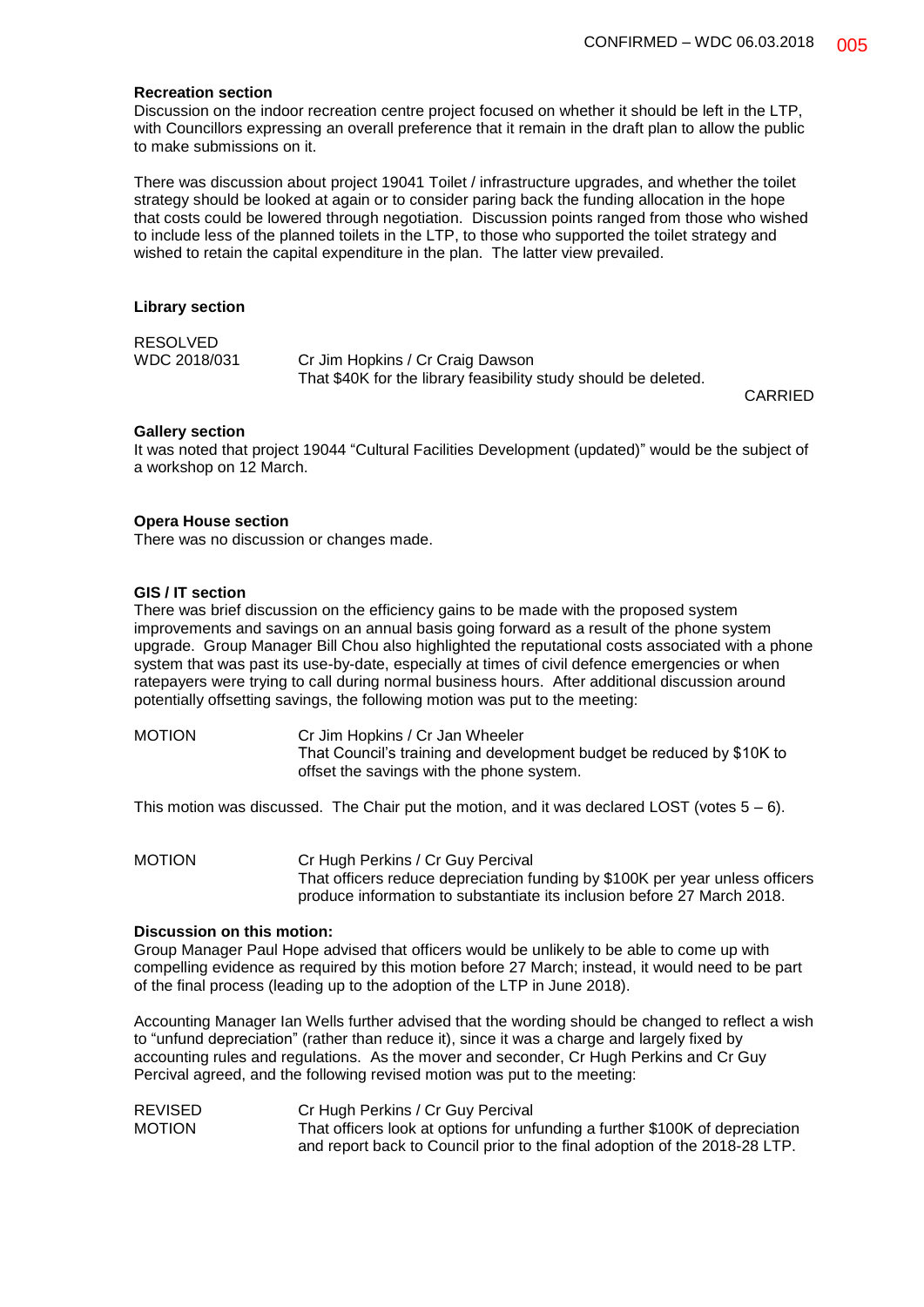Deputy Mayor Melanie Tavendale sought to amend the revised motion, by putting the following motion:

"That Council instructs officers to come back to Council with savings on depreciation". Cr Craig Dawson seconded that motion.

Discussion on the amended motion followed.

The Chair put the amended motion to the meeting, which was declared LOST (votes  $2 - 9$ ).

The substantive motion was then put to the meeting, as follows:

| <b>RESOLVED</b>                 |                                                                                                                                                                                                                                  |  |  |
|---------------------------------|----------------------------------------------------------------------------------------------------------------------------------------------------------------------------------------------------------------------------------|--|--|
| WDC 2018/032                    | Cr Hugh Perkins / Cr Guy Percival<br>That officers look at options for unfunding a further \$100K of depreciation<br>and report back to Council prior to the final adoption of the 2018-28 LTP.                                  |  |  |
|                                 | CARRIED<br>Against: Deputy Mayor Melanie Tavendale                                                                                                                                                                               |  |  |
| <b>Corporate section</b>        |                                                                                                                                                                                                                                  |  |  |
| <b>RESOLVED</b><br>WDC 2018/033 | Cr Jan Wheeler / Cr Peter Garvan<br>That funding for the "Queen VIC 200 celebration" be removed from the<br>Proposals for the 2018-28 LTP.                                                                                       |  |  |
|                                 | <b>CARRIED</b>                                                                                                                                                                                                                   |  |  |
| <b>RESOLVED</b><br>WDC 2018/034 | Cr Jim Hopkins / Cr Hugh Perkins<br>That \$250K of Council investment funds be set aside to support a<br>voluntary targeted rate home insulation scheme, subject to EECA<br>involvement and agreement on the terms of reference. |  |  |

CARRIED

*Cr Guy Percival left the meeting, at 11.35am.*

With discussions having reached the end of the Proposals spreadsheet, the Chair signalled his intention to move the report recommendations all at once.

| <b>RESOLVED</b> |             |                                                                                                                                                                                                                                              |  |  |  |
|-----------------|-------------|----------------------------------------------------------------------------------------------------------------------------------------------------------------------------------------------------------------------------------------------|--|--|--|
| WDC 2018/035    |             | Mayor Gary Kircher / Deputy Mayor Melanie Tavendale<br>That Council:                                                                                                                                                                         |  |  |  |
|                 | $1_{\cdot}$ | Notes that it is scheduled to approve consultation on the 2018-28<br>Long Term Plan at its 27 March 2018 meeting.                                                                                                                            |  |  |  |
|                 | 2.          | Notes that Council staff have implemented direction provided at the<br>27 February 2018 Councillor workshop about proposed projects and<br>funding requirements for the 2018-28 Long Term Plan and that this<br>is provided in Attachment 2. |  |  |  |
|                 | 3.          | Approves the information provided in Attachment 2, as amended as<br>the basis for Council staff to complete the 2018-28 Long Term Plan<br><b>Consultation Document.</b>                                                                      |  |  |  |
|                 | 4.          | Notes that direction provided at the 27 February 2018 Councillor<br>workshop on the following LTP components is being implemented<br>and will be submitted for approval at the 27 March 2018 Council<br>Meeting:                             |  |  |  |
|                 |             | 30 Year Infrastructure Strategy and Financial Strategy                                                                                                                                                                                       |  |  |  |
|                 |             | Planning Assumptions, Uncertainty and Risk                                                                                                                                                                                                   |  |  |  |
|                 |             | Māori Contribution to decision-making                                                                                                                                                                                                        |  |  |  |
|                 |             | Assessment of Water and Sanitary Services and Waste                                                                                                                                                                                          |  |  |  |
|                 |             | Management Plan                                                                                                                                                                                                                              |  |  |  |
|                 |             | Financial and Rating Information                                                                                                                                                                                                             |  |  |  |
|                 |             | Performance Framework, Measures and Targets.                                                                                                                                                                                                 |  |  |  |